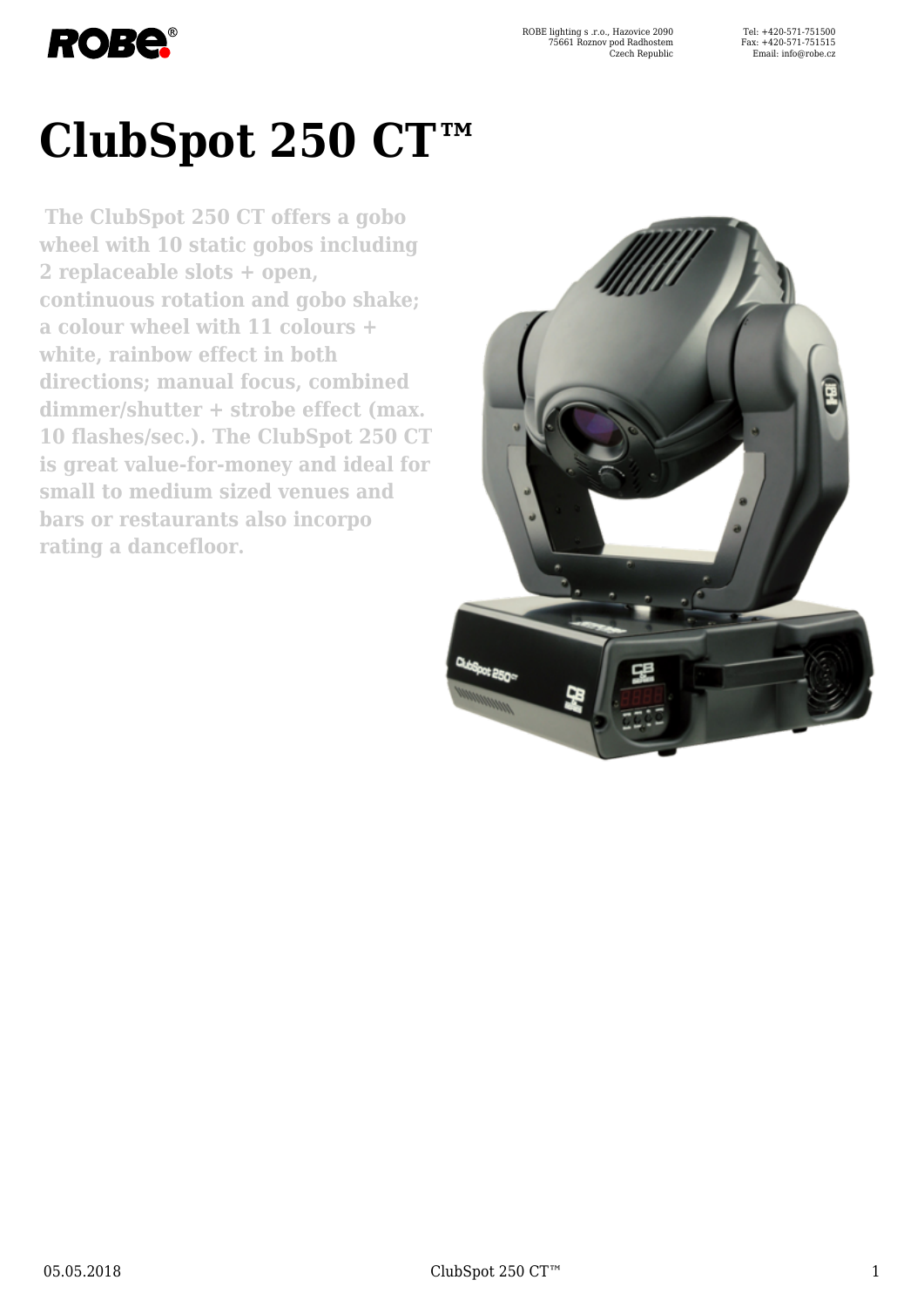

# **Technical Specification**

## **SOURCE**

- Lamp: Compact high-pressure metal halide lamp
- Base: GY9.5
- Approved models: Osram HSD 250/80, Philips MSD 250/2, Sylvania BA 250/2 SE
- Control: Automatic and remote on/off
- Ballast: Magnetic

## **OPTICAL SYSTEM**

- Standard objective: 15°
- Optional objectives: 12° and 18°

#### **ELECTRICAL SPECIFICATION**

- Wiring options: EU model 208/230/240 V, 50/60 Hz, US model 100/120/208/230/240 V, 50/60 Hz
- Power consumption: 420 VA at 230 V/50 Hz

#### **MECHANICAL SPECIFICATION**

- $\bullet$  Height: 478 mm (18.8 ") head in horizontal position
- Width: 417 mm (16.4 ")
- Depth: 398 mm (15.7 ")
- Weight: EU model 20.5 kg (42.2 lbs), US model 24 kg (52.9 lbs)

#### **THERMAL**

- Maximum ambient temperature (Ta): 45 °C (113 °F)
- Maximum surface temperature:  $80 °C$  (176 °F)

#### **STATIC GOBOS**

- Metal gobos outside diameter: 26.9 mm, image diameter: 22.5 mm, thickness: 0.15 mm, stainless steel
- Dichroic gobos outside diameter: 26.8 mm, thickness: 1.1 mm, high temperature borofloat or better glass

#### **CONTROL AND PROGRAMMING**

- Protocol: USITT DMX-512
- Control channels: 8 or 10
- DMX channels: 2 protocol modes
- Built-in demo sequences
- Display: 4-digit LED display
- Pan/Tilt resolution: 8 or 16bit
- Master/Slave operation
- Stand-alone operation
- 3-editable programs, each up to 99 steps
- Controllable speed of fans
- Movement control: Tracking and vector
- Built-in analyzer for easy fault finding
- Data in/out: Locking 3-pin XLR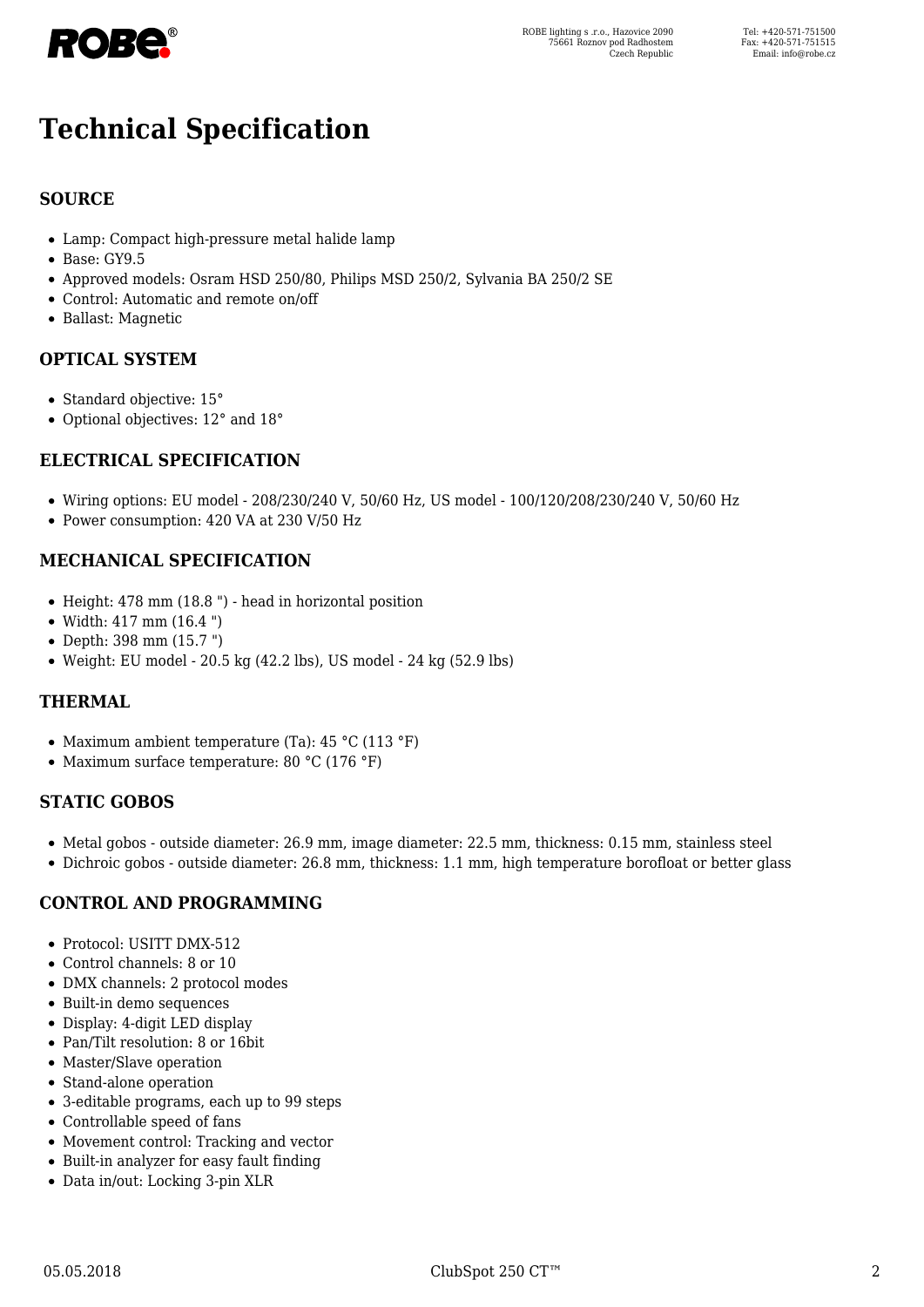

#### **ELECTROMECHANICAL EFFECTS**

- Colour wheel: 11 colours + white, rainbow effects in both directions
- Static gobo wheel: 8 metal gobos, 2 replaceable dichroic gobos + open
- Dimmer/Shutter: Full range dimming and variable strobe effect
- Focus: Manual focus
- Pan: 530°
- Tilt: 280°

#### **RIGGING**

- 2 pairs of  $\frac{1}{4}$ -turn locks; 2x Omega bracket with  $\frac{1}{4}$ -turn quick locks
- 1 pair of mounting holes for clamps with M10 threat

## **OPTIONAL ACCESSORIES**

- Objective 12°
- Lens-module 18°
- Mounting plate